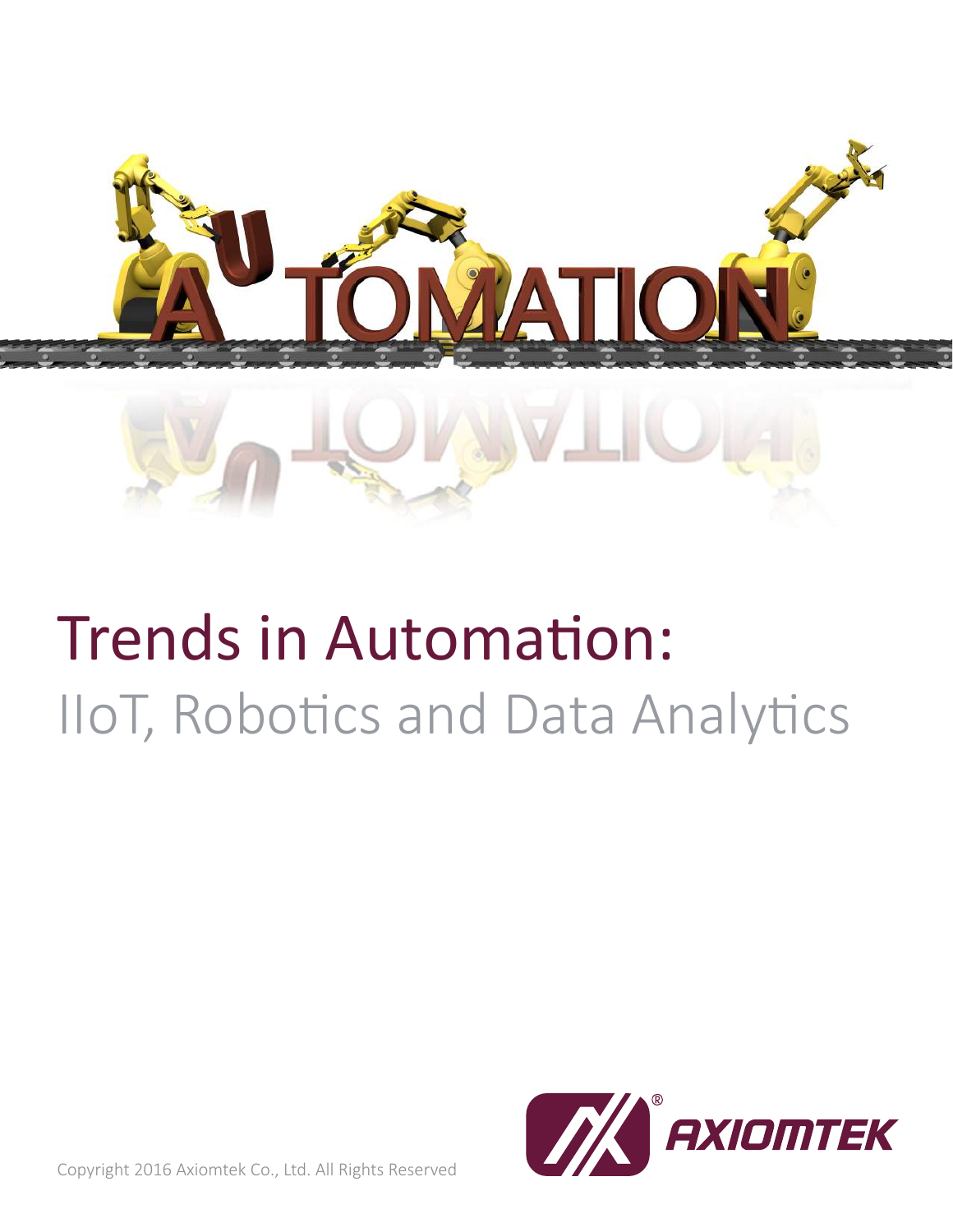

The Industrial Internet of Things (IIoT) is taking automation to a new level, allowing more devices to be connected to one another, more machinery to be monitored, more insights to be discovered, and more efficiencies to be realized. What's happening in the world of IIoT, and why does it matter?

You're likely familiar with the Internet of Things (IoT) where all kinds of "things" can sense, communicate with, analyze, or interact with other things autonomously. The IoT makes it possible for input/output devices, such as sensors, actuators, pc controllers, video, drives, or even robotics in automation to interact and communicate with each other. Valuable data is collected and transferred for further analysis and actionable steps are formulated in response to the findings.

The IoT essentially connects the unconnected. However, the inherent value of IIoT isn't connectivity for the sake of connectivity. In order for IIoT to be embraced by the industry, there needs to be a business case for it -- and there is: improved performance and efficiency.

According to the Internet of Things: *Industrial Automation Industry Exploring and Implementing IoT* cover story featured on ISA.org, the vision of the IoT is that of a massively instrumented world of intelligent sensors and actuators that communicate

using IP to improve performance and efficiency. By incorporating big data and analytics in factory automation, further efficiency gains can be expected. Robotics used in factory automation have also been rising due to the advancement in hardware technology and the IoT phenomenon.

### **Newest Technologies Powering IIoT in Automation**

Various technologies power IIoT in automation, generally falling under the following categories:

- Edge Devices
- Networks and Standards
- Gateway Devices and Controllers
- Analytics

#### **Edge Devices**

The "things" referenced in the Internet of Things are also known as edge devices. Edge devices often take the form of sensors, actuators, motors, drives, pumps, valves, and so on.

As with many devices on the market today, edge devices are becoming smarter. For example, a German startup, KONUX, recently raised \$7.5 million to start developing smart sensors that combine with cloud-based analytics for industrial applications. KONUX intelligent sensor systems,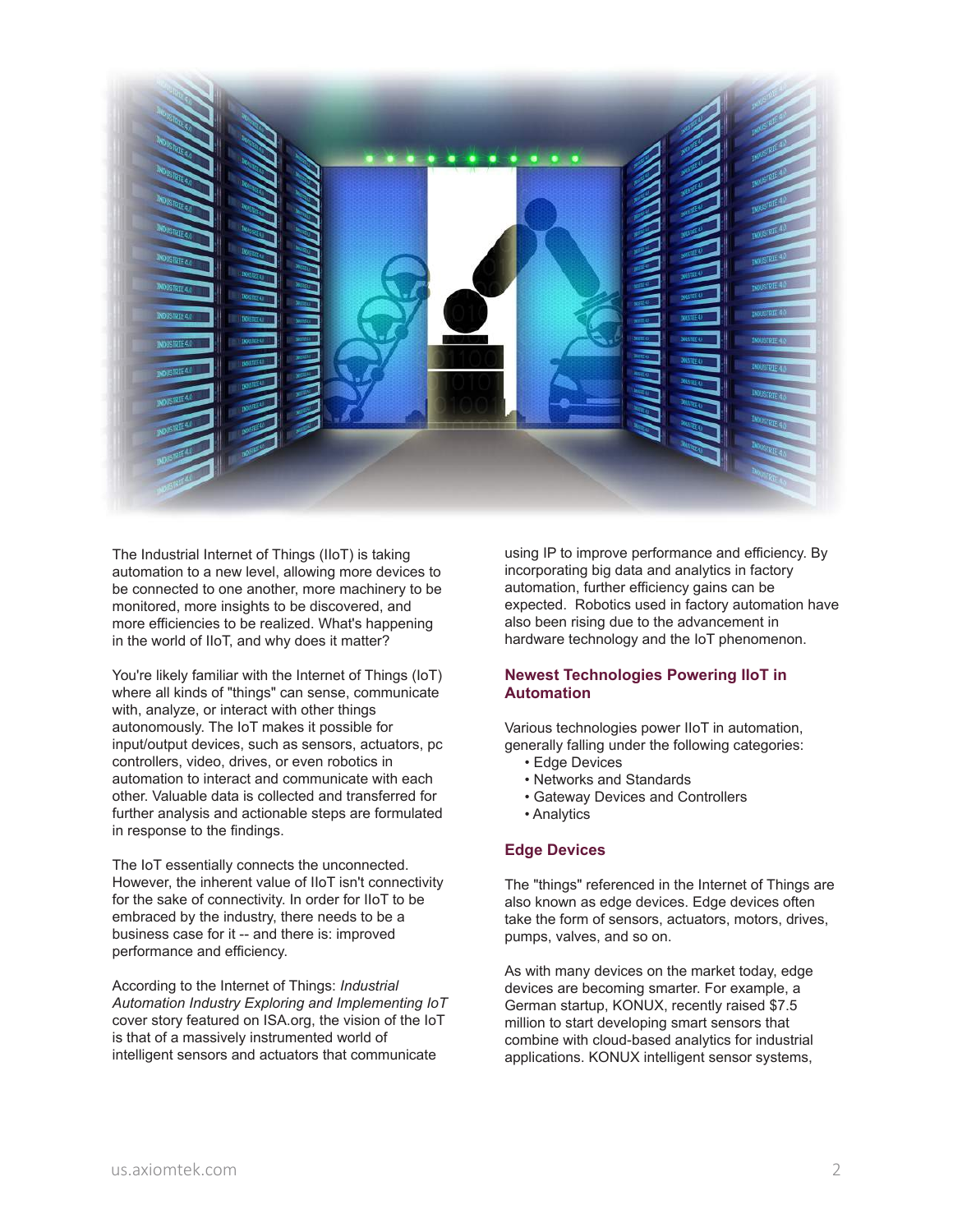which feature Wi-Fi and Bluetooth modules, are designed to reduce downtime and enable predictive maintenance.

Robotic arms use in assembly lines are increasing in its popularity and have been used to perform tasks such as machine-precise assembly, quality control, handing dangerous materials or even lifting heavy products – all of which required highly skilled human factory workers with less tendency for human errors. The sale of robotics for industrial use has seen massive growth on a world-wide scale in the recent years. According to the International Federation of Robotics report released in 2015 - robot sales increased by 29% in 2014 to 229,261 units from an estimated 178,000 units in 2013. Between 2010 and 2014, industrial robotic sales saw a 48% increase in sales, giving a clear indication that robotics in industrial automation is on an upward trend. This trend will most likely continue to rise beyond 2016.



The rising popularity of warehouse usage of robots for picking/packing/delivering to shipping stations has also been a direct result of technology advancement in both hardware and software as well as communications between devices and human.

#### **Complex Automated Industrial System: EtherCAT Master and its Controllers**

Though it's not new, EtherCAT fieldbus systems are growing in its popularity at a rapid rate. Typically, the network on the controller, sensors, actuators, robotic arms and HMI devices are linked to a programmable logic controller (PLC) via the Ethernet without real-time capabilities. This distributed control system has an ability to process information real-time, making it both fast and efficient for transmitting protocol between connected devices and humans (via the use Human Machine Interface). Quality EtherCAT devices, such as those offered by Axiomtek, offer embedded EtherCAT port(s) in the controller, eliminating the need for

external/additional switches in EtherCAT networks. Each EtherCAT device can have a variety of I/O ports in addition to the EtherCAT port that includes GbE LAN, RS-232/422/485, USB and various display connectors. Axiomtek's EtherCAT Master Controller allows each node to connect to one another, forming a chain of connected devices in a variety of topologies based on preferences.

EtherCAT Master Controllers provide higher production efficiency, with reduced hardware costs and communication time between devices.

### **Gateway Devices and Other Controllers/PLCs**

Sensors and diverse edge devices send their data to gateway devices, which at their most basic serve as a central hub, routing the data from the edge devices such as robotic arms to the appropriate controllers. But, as with other IoT devices, gateway devices have evolved with most IIoT architecture patterns listed in the Industrial Internet Consortium's (IIC) *Industrial Reference Architecture Technical Report*.

Gateway devices are no longer simple switches. They now include integrated CPUs, communications capabilities including LAN or wireless, 4G/3G/LTE/GPRS and storage security software stack and manageability software for the purpose of remote management. Axiomtek's gateway controllers, such as the ICO300-MI, collect data from devices and transfer operational information to a control center for further analysis, planning and actionable corrective steps needed for improvement. It also can be programmed to provide alerts and deliver such communications to appropriate personnel. Modern gateway devices play an important role in the IIoT, where data is key to operational and, ultimately, business success.

Controllers without EtherCAT software stack and ports serve a similar purpose and are used to control operations, machine-to-machine communications and also machine-to-human communications. Advanced controllers and industrial PCs such as Axiomtek's eBOX, rBOX and IPC product lines typically include high performance CPUs, feature-rich I/Os, serve a variety of options for communications and expandable storage. These systems can be used to control robotic arms to perform tasks at assembly lines. They can also be used to control warehouse robots for picking and packing.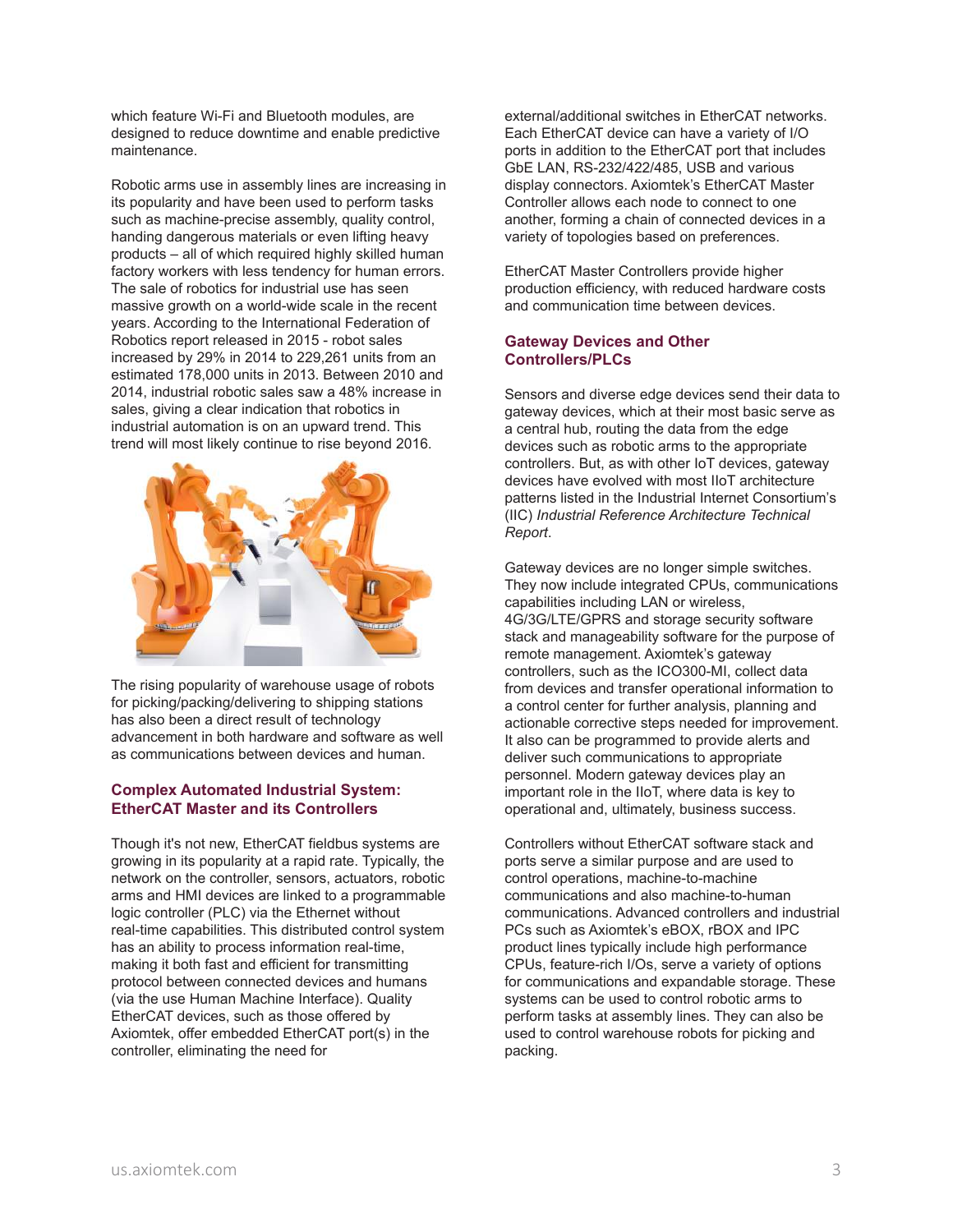

#### **Axiomtek's Controller Used to Control Robotics' Operations at Warehouses**

Axiomtek's eBOX controller was selected to be housed on robots that perform picking and distribution tasks by a renowned robotics integrator and are being used in fulfillment and logistics at a few popular warehouse chains. This particular eBOX offers choices for scalable CPUs with 5th Generation Intel® Core™ and Celeron®. The customer's choice was Core®I3. The controller was customized to ensure it met all of the requirements. Axiomtek's system is compact in size and offers the following features that the customer required:

- High performance 204-pin DDR3L SO-DIMM max. up to 8 GB
- Fanless operation with wireless communications capabilities
- One RS-232/422/485 and one RS-232 ports
- One 2.5" SATA HDD drive bay and mSATA interface
- Supports one PCI Express Mini Card slot and four USB 3.0 ports
- Supports DisplayPort and HDMI dual view
- Product longevity, with 7-year support

Axiomtek provided great flexibility and the ability to meet the short turnaround time. The products were customized to suit the exact needs of the customers. This resulted in a reliable and highly efficient robotic product that the customer desired.

With greater capacity, more processing power, a wide variety of communication options and many more innovative improvements, today's hardware controllers have helped factories produce more output in less time, and with higher quality and reduced waste. With higher productivity, lower costs and higher operational efficiency, the key results are higher profits and enhanced customer loyalty.

#### **IIoT Analytics**

Intelligent gateway devices, in conjunction with embedded controllers and HMI devices, play an important role in ensuring that data is captured, analyzed and further acted on whether that processing takes place within the device or is routed to the cloud or directly to the control center servers.

Data such as a robot's performance, error rates, downtime, other limitations and key success indicators are now commonly captured and transfer for analysis and future improvement.

# **INDUSTRIAL INTERNET OF THINGS**

#### **The Information Value Loop**

With the IIoT, you'll notice a cycle of action, data, communication, collection, analysis, and resulting action. This cycle is described as the "information value loop" in Deloitte University Press's *Inside the Internet of Things*.

The loop starts with an **action**, which **creates** information about that action (via sensors and other edge devices) and **communicates** that information (over networks according to standards). The information from various sources is **aggregated** and **analyzed** while future **actions** can be initiated, maintained, or modified (using gateway devices, controllers, augmented intelligence and augmented behavior).

All of these IIoT actions are facilitated by hardware that is getting smarter and faster. The end result: efficiency and performance improvements, increased automation, and innovation in the automation industry.